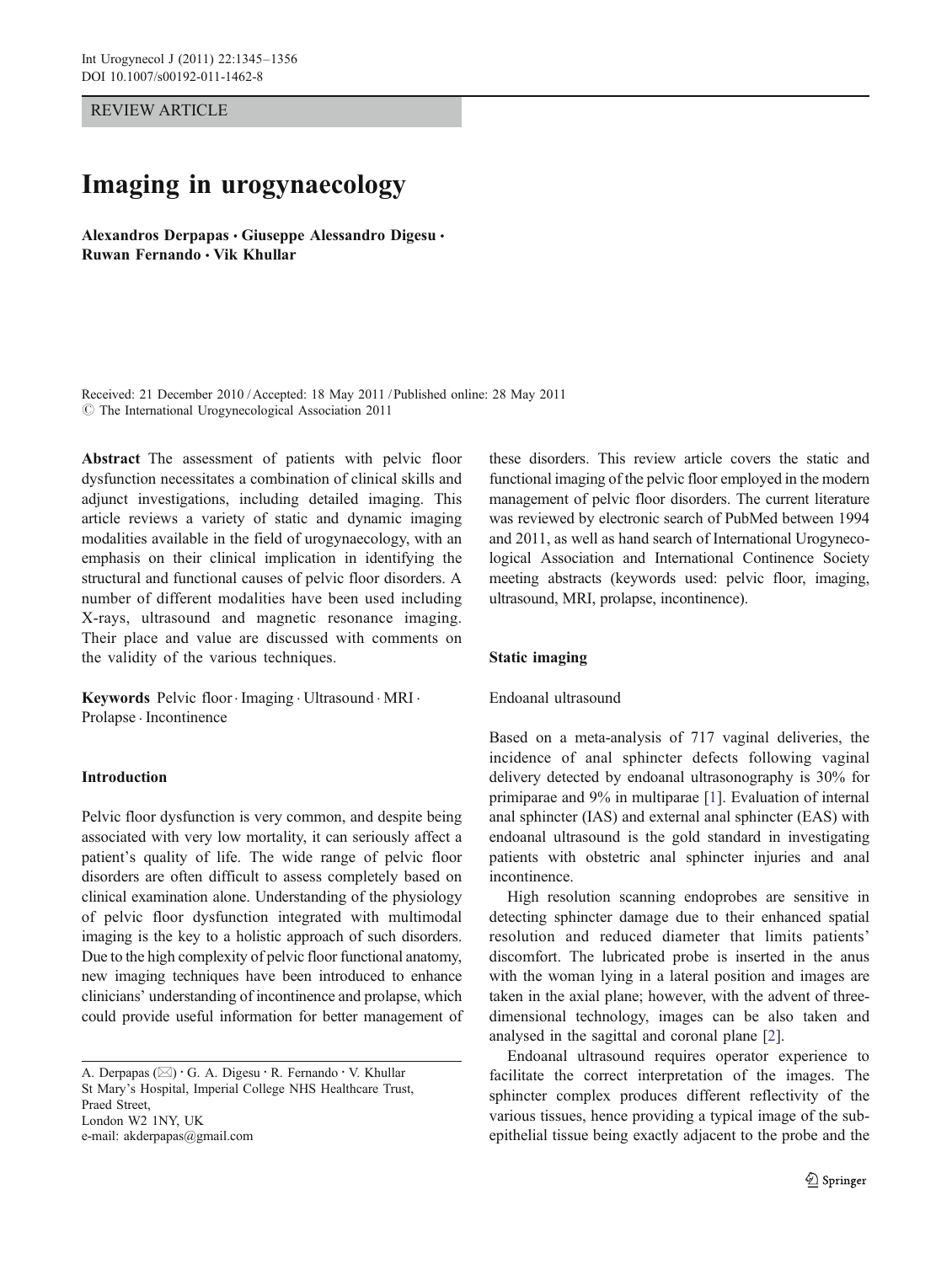internal anal sphincter seen as an outer hypoechogenic (black) circle ring. On the outside of the internal anal sphincter, a longitudinal layer can be seen, which is formed by an extension of the longitudinal smooth muscle of the rectum and fibro-elastic tissue of the endopelvic fascia. The external anal sphincter is visualised as a hyperechogenic circular structure on the outermost aspect and its thickness varies according to the level of the anal canal [[3\]](#page-10-0). More specifically, the upper anal canal is identified by a hyperechoic horseshoe sling of the puborectalis muscle posteriorly and the absence of the EAS in the midline anteriorly. The mid-anal canal level, which includes deep and superficial parts of the anal sphincter complex, is identified by the completion of the EAS ring anteriorly in combination with the maximum IAS thickness (Fig. 1). The lower canal level is defined as that immediately caudal to the termination of the IAS and comprises only the subcutaneous EAS [\[3](#page-10-0), [4\]](#page-10-0).

The IAS thickens with age and is abnormally thickened with rectal prolapse and intussusception [[5\]](#page-10-0). A defective or thinned IAS is associated with passive faecal incontinence, while some studies have reported its association with systemic sclerosis [[6\]](#page-10-0). EAS bulk and thickness is not as well delineated with endoanal ultrasound. Magnetic resonance imaging (MRI) has been found to be better in visualising the fat replacement of the muscle as a result of atrophy [[7\]](#page-10-0).

The most common clinical indication for endoanal ultrasound is the assessment of sphincter integrity following obstetric trauma. Sphincter damage may occur as a result of perineal trauma or extension of an episiotomy during childbirth and almost invariably involves the anterior part of the sphincter. Fibrotic tissue replaces the muscle fibres as part of the healing process following a repair, and this

appears as a low echogenic band on ultrasound. Perineal tears may involve EAS and IAS and if clinically undetected will result in defects as shown in Figs. 2 and [3.](#page-2-0) Ultrasound is essentially the reference standard to detect sphincter damage following vaginal delivery, with up to 35% of women having ultrasonically detectable damage, often missed by clinical examination. When women with occult tears were studied, there was no association between those women with incontinence and those who did not experience incontinence. However, in the group of women with tears and an initial postpartum deterioration, incontinence continued to worsen over a decade of follow-up, more so than in the group of women without tears [[8\]](#page-10-0).

As clinical evaluation of the anal sphincter complex alone is proven to be unreliable, the use of well-established imaging modalities such as endoanal ultrasound have allowed a more consistent assessment of the integrity of anal sphincter complex and can change the management of anal incontinence [[9](#page-10-0)–[11\]](#page-10-0).

## Pelvic floor ultrasound

Pelvic floor ultrasound has recently revolutionised the imaging of pelvic floor functional anatomy. Standard requirements for two-dimensional translabial/transperineal ultrasound of the pelvic floor include a B-mode ultrasound machine with cine-loop function and a 3.5–6-MHz curved array transducer. Although currently used in specialist urogynaecology centres, this could be used in any outpatient clinical setting without causing discomfort to the patient. Pelvic floor ultrasound provides both static and



Fig. 1 Normal anatomy of anal sphincter complex at the deep external anal sphincter level. IAS internal anal sphincter, EAS external anal sphincter



Fig. 2 A persistent defect of the anterior external (white arrows) and internal anal (black arrows) sphincter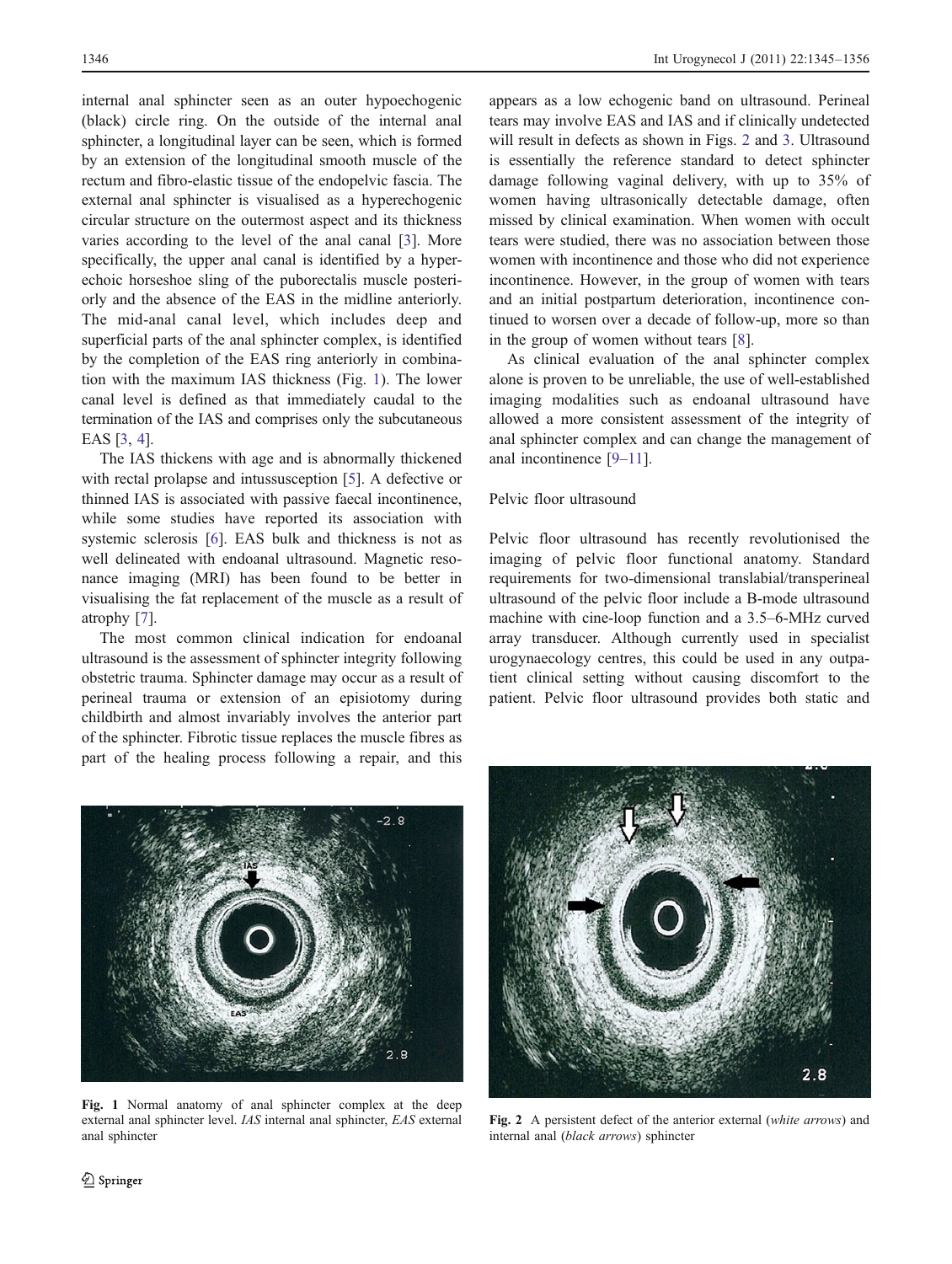<span id="page-2-0"></span>

Fig. 3 Isolated anterior defect of the internal anal sphincter (black arrows)

dynamic imaging allowing assessment of the anatomy and function of the different compartments.

The curved array ultrasound probe is placed on the perineum after being covered with non-powdered glove or plastic wrap, with the patient lying in the dorsal lithotomy position with the hips flexed and slightly abducted [\[12](#page-10-0)]. Alternatively, the technique can be performed with the woman in the standing position. The patient must empty her bladder prior to voiding, leaving ideally a residual of no more than 30 ml. The quality of the image can also be enhanced by pulling the labia apart and with increased hydration of the tissue (images are of better quality in pregnancy and less clear in a postmenopausal status) [[12\]](#page-10-0).

The standard midsagittal view includes the symphysis pubis anteriorly with the urethra and bladder neck lying immediately dorsally, the vagina and cervix medially and the rectum and anal canal visualised posteriorly (Fig. [4](#page-3-0)). Further posteriorly to the anorectal junction, the central portion of the levator plate is seen as a hyperechoic structure. Parasagittal or transverse views often yield additional information, i.e. confirming urethral integrity, enabling assessment of the puborectalis muscle and depicting mesh implants. Problems with obtaining a good view of the pelvis can be secondary to vaginal prolapse casting shadows, the pubic bone making a shadow and a full rectum, particularly in association with a rectocele obscuring the posterior compartment. The vaginal apex can be difficult to visualise with these problems.

Static three-dimensional images of the pelvic floor can be obtained in three planes: sagittal, coronal and axial. By capturing images over time during manoeuvres such as Valsalva, a fourth dimension, time, can be added to the data collected with this modality. It is particularly valuable for assessing the dynamic function of the pelvic floor complex. Moreover, rendered volume images can provide an enhanced view of the soft tissues, especially the levator ani complex [\[12](#page-10-0)] (Fig. [4\)](#page-3-0). Although MRI has been the standard investigation for detecting pelvic floor muscle injuries as a result of vaginal birth, high resolution three-dimensional ultrasound images can be equally accurate in demonstrating anatomical defects which can result to prolapse and incontinence. Such defects can easily be missed during clinical examination and could lead to a suboptimal surgical repair [[13](#page-10-0)].

With regards to the anterior vaginal compartment, ultrasound can be very helpful in determining the position of the bladder neck as well as its movement during an increase in abdominal pressure. The position of the bladder neck is defined with reference to the inferio-posterior margin of the symphysis pubis or to a set of coordinates around the central axis of the symphysis pubis [\[14\]](#page-10-0). Measurements are taken at rest and during maximum Valsalva and the difference between the two values provides the distance of the bladder neck movement in millimetres. Previous studies have shown high reproducibility of ultrasound measurement of bladder neck descent [\[15\]](#page-10-0). Although there is no definition of normality regarding bladder neck descent, cut-offs between 15 and 40 mm have been proposed to define hypermobility. Various confounders such as bladder volume, patient's position and catheterisation have been shown to influence measurements. It has been noted that obtaining or standardising an effective Valsalva manoeuvre can often be difficult, especially in nulliparous women who frequently co-activate the levator muscle [[16\]](#page-10-0). The aetiology of increased bladder neck descent has both a congenital and an environmental component, mainly linked with birth trauma and prolonged second stage of labour [\[17](#page-10-0), [18\]](#page-10-0). The transperineal ultrasound imaging of the bladder neck with a standard Valsalva pressure of 40 cmH2O has been used as a method of predicting the development of stress urinary incontinence postnatally. If a woman in the third trimester has a bladder neck movement of greater than 1 cm or  $40^{\circ}$ , then she has a 50% chance of persisting postnatal stress incontinence. If the bladder neck movement is less than this, then the risk of postnatal stress incontinence is 5% [[19\]](#page-10-0). Antenatal pelvic floor exercises can halve the incidence of postnatal stress incontinence in the high risk group [\[20](#page-10-0)].

Another easily visualised feature of the urethrovesical junction is urethral funnelling, which can be seen in women with stress urinary incontinence, as well as in asymptomatic women [[21](#page-10-0)]. Funnelling of the internal urethral meatus may be observed on Valsalva and sometimes even at rest and is often, but not always, associated with leakage.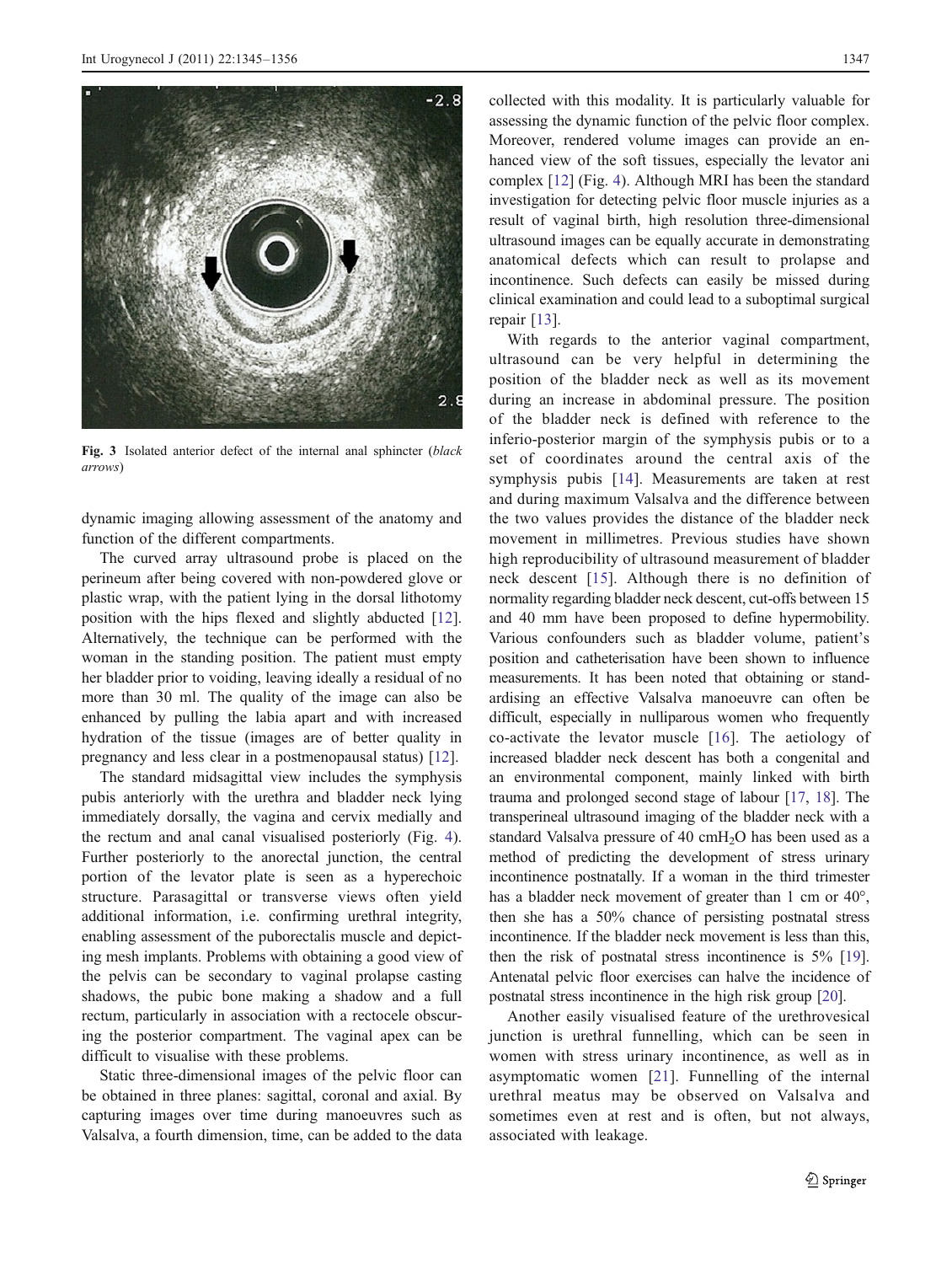<span id="page-3-0"></span>Fig. 4 Three-dimensional ultrasound image of an asymptomatic nulliparous woman at rest. Pubic bone (PB), urethra (U), vagina (V), puborectalis (PR), uterus and anorectal angle (ARA) are denoted in the sagittal (left) and axial (right) plane



Three-dimensional ultrasound scanning can clearly image the urethral sphincter, offering a useful tool to investigate urethral anatomy and function [\[22](#page-10-0), [23](#page-10-0)]. This technique was validated by correlating urethral images from cadavers with histological findings [\[24](#page-10-0)]. Athanasiou et al. [[25\]](#page-10-0) have demonstrated smaller urethral sphincter volumes in women with stress urinary incontinence compared to normal controls, whereas Digesu et al. [\[26\]](#page-10-0) showed that threedimensional ultrasound assessment of the urethral sphincter predicts the outcome following colposuspension and may be useful in preoperative counselling.

Ultrasonographic measurement of bladder wall thickness (BWT), first described in 1994, is a well-established diagnostic tool in the assessment of overactive bladder symptoms [\[27](#page-10-0)] (Fig. 5). Increased bladder wall thickness (proposed cut-off is 5 mm) has been described in patients with overactive bladder (OAB) or detrusor overactivity and is hypothesised to be associated with detrusor hypertrophy secondary to isometric contractions [[28](#page-10-0)–[31\]](#page-10-0). The technique for measuring BWT has been the focus of numerous studies, with the transvaginal approach deemed as the most reliable technique [\[32](#page-10-0)]. Recent systematic reviews have looked at different techniques of BWT measurement and suggested that discrepancies between described techniques cannot allow for safe conclusions about diagnostic accuracy to be drawn [\[32](#page-10-0)–[34](#page-10-0)]. Bladder wall thickness has been found to decrease in women with overactive bladder who take anticholinergic therapy. It was found that the symptoms continued to improve even though the bladder wall thickness had stopped decreasing [[32\]](#page-10-0).

Two-dimensional and three-dimensional ultrasound imaging can be used to define the type of anterior wall prolapse, which can sometimes be difficult by clinical examination only. Two different types of cystocoele with different clinical manifestations exist: a cystocoele with intact urethrovesical angle, which results in voiding dysfunction and women are less likely to suffer from stress urinary incontinence, and a cystourethrocele which is associated with normal flow rates and urodynamics stress incontinence [[35\]](#page-10-0).

Three-dimensional ultrasound technique can be valuable in detecting urethral diverticula, bladder tumours or foreign bodies (Fig. [6\)](#page-4-0). Urethral diverticula, which can easily be



Fig. 5 Two-dimensional transvaginal ultrasound image of BWT measurement. Measurements are taken at the trigone  $(1)$ , anterior wall (2) and dome (3) of the bladder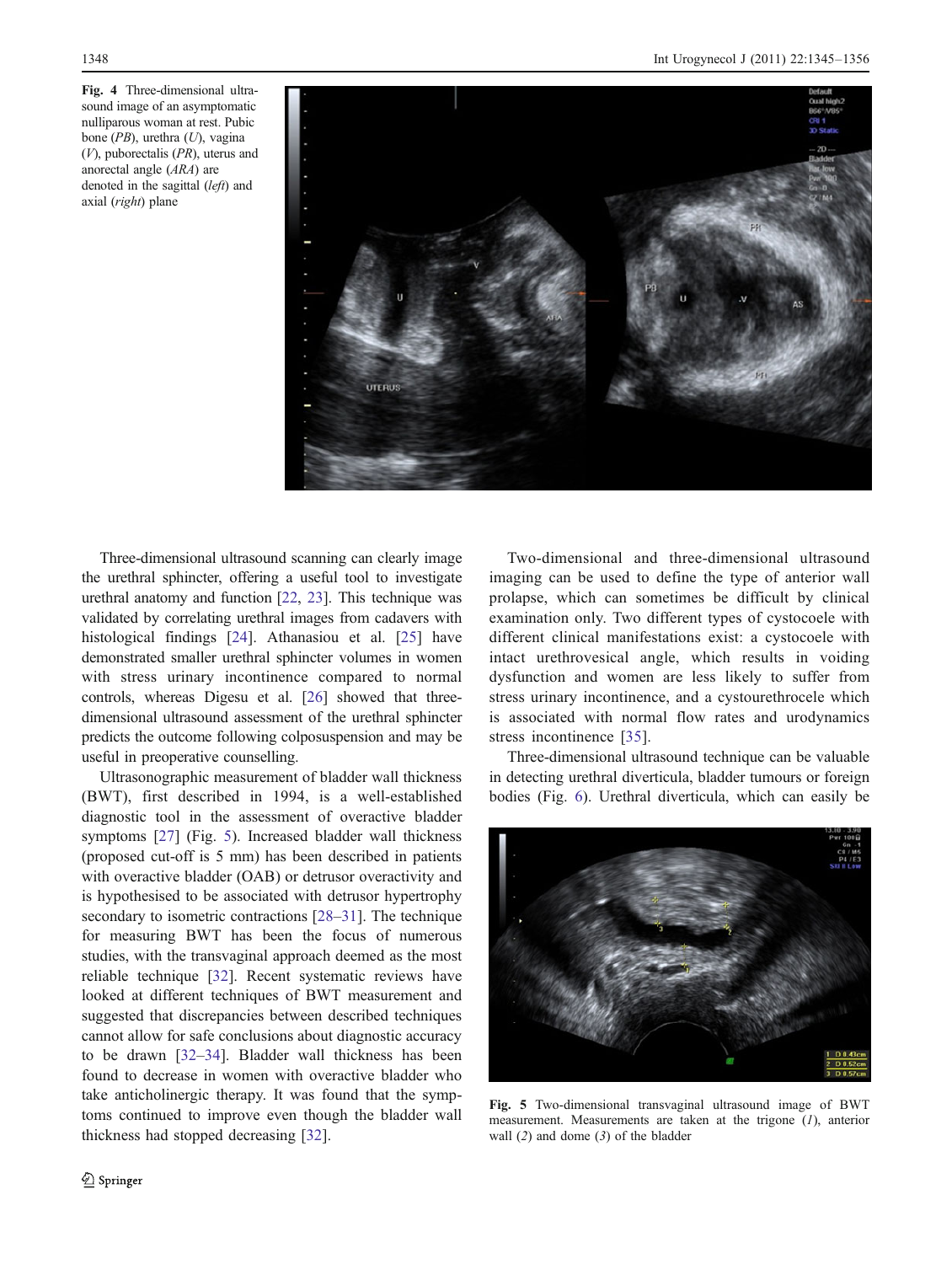<span id="page-4-0"></span>

Fig. 6 Two-dimensional ultrasound sagittal view of a urethral diverticulum  $(D)$ . The bladder  $(B)$  is shown cephalad to the diverticulum

overlooked in women unless imaging is undertaken, can produce a wide range of urinary symptoms from voiding dysfunction to dysuria and urgency. Translabial ultrasound can also be used to measure post-void residuals, using a formula originally designed for transvaginal scanning [\[36](#page-10-0)].

Vaginal wall thickness (VWT) is another imaging biomarker that has emerged in an attempt to further investigate the pathophysiology of pelvic floor dysfunction in a minimally invasive way. Two-dimensional transvaginal ultrasound in measuring VWT has recently been validated and found to correlate well with histological findings of cadaveric vaginal tissue [[37\]](#page-10-0). Assessing vaginal wall thickness by using a widely available imaging modality may help clinicians in identifying congenital or physiological (menopause) structural causes for primary and recurrent prolapse.

Ultrasound estimation of bladder weight (UEBW) has also been advocated as an imaging biomarker in assessing women with lower urinary tract symptoms. Well-designed studies in men have established UEBW as a measure of bladder outlet obstruction which can result in detrusor hypertrophy and thus increase bladder weight [\[38](#page-10-0)]. In a recent study by Panayi et al. [\[39](#page-10-0)], UEBW was correlated with lower urinary tract symptoms and urodynamic diagnosis in women, showing that women with OAB symptoms or detrusor overactivity demonstrated significantly higher UEBW values than women with stress and mixed urinary incontinence symptoms or urodynamic stress incontinence.

In the posterior vaginal compartment, three-dimensional ultrasound offers a cheaper and more accessible alternative in detecting anatomical defects than other traditional modalities, such as barium or MRI proctography. Experienced operators can distinguish between a true rectocoele, where the defect lies within the rectovaginal septum, causing prolapse and defaecatory symptoms, and a rectocoele that results from an intact but abnormally distensible rectovaginal septum, associated mainly with a sensation of a bulge in the vagina [\[40](#page-10-0)]. Distinguishing between an intact and a defective rectovaginal septum could potentially lead to specific repair techniques of rectocoele; however, findings have yet to be confirmed in studies with large cohorts [[41\]](#page-10-0).

Three-dimension ultrasound of the pelvic floor has added much to the identification of the location and type of the increasingly used meshes and slings in urogynaecology (Fig. [7](#page-5-0)). Images reviewed in the axial plane can distinguish between transobturator and retropubic tapes by following the position of the arms. Moreover, threedimensional imaging is helpful when assessing women with complications of suburethral slings, such as voiding dysfunction and de novo urgency, helping the surgeon to decide whether loosening or cutting of the sling is required. Polypropylene meshes are highly echogenic and thus easily identified in the coronal and axial plane, unless they are obscured by vaginal prolapse. If the mesh is not correctly positioned to support the vagina, a feature known as "mesh shrinkage" or "mesh retraction" may occur, increasing the likelihood of reoccurrence of the prolapse [\[42](#page-11-0)].

Periurethral injectables, used as a continence procedure, can also be depicted with three-dimensional pelvic floor ultrasound. Synthetic implants, like macroplastique, are hyperechogenic, whereas collagen injections are hypoechoic and can be seen as spherical structures surrounding the bladder neck.

One of the major advantages of the three-dimensional ultrasound imaging of the pelvic floor is the acquisition of static as well as dynamic images of the levator ani, levator hiatus and urethral rhabdosphincter. Despite the lower resolution when compared with the endovaginal probes, a three-dimensional curved array probe with a 70–85° acquisition angle will include the entire levator hiatus with symphysis pubis, urethra, paravaginal tissues, the vagina, anorectum and puborectalis muscle. By analysing the images either on or off-line, measurements of the urethral sphincter volume, levator hiatal diameters and area, as well as puborectalis and pubovaginalis volumes, can be obtained in order to diagnose birth trauma-related prolapse or stress urinary incontinence. There have been studies in the recent literature suggesting that levator ani morphological and functional abnormalities, commonly identified in vaginally parous women, can be attributed to either levator ani trauma (avulsion theory) or altered biomechanics of the levator ani complex [[43](#page-11-0)–[45\]](#page-11-0).

## Pelvic floor MRI

The advent of high resolution MRI techniques has offered considerable insight into the aetiology of the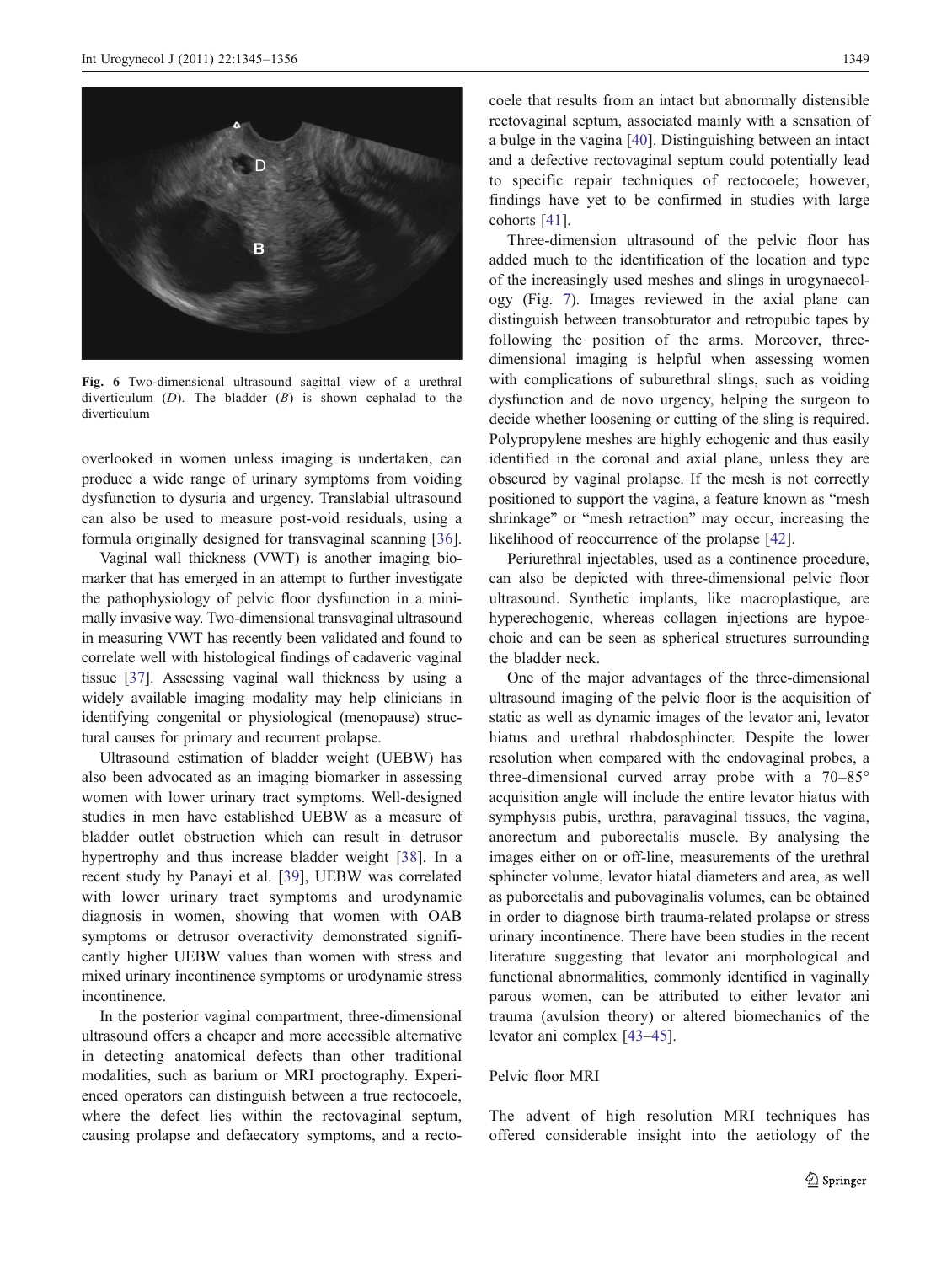<span id="page-5-0"></span>

Fig. 7 Three-dimensional ultrasound pelvic floor image of a 56-yearold woman following TVT insertion. The tape is shown as a hyperechogenic structure underneath the mid-urethra in the sagittal

(top left), coronal (top right) and axial (bottom) planes. PB pubic bone, U urethra, PR puborectalis, ARA anorectal angle

pelvic floor structural defects. MRI techniques are deemed superior to fluoroscopy, which has been considered the gold standard for more than 20 years in detecting pelvic floor abnormalities. Without using ionising radiation, MRI's high soft tissue and temporal resolution can capture ligamentous and muscular pelvic floor structures in fine detail; however, the considerable cost and the need for specialist radiological interpretation are the main disadvantages for its use.

No previous patient preparation is required for static pelvic floor MR imaging. Most commonly, images are acquired in axial, sagittal and coronal planes. The patient is placed in the supine position, unless an open magnet is available, where the images can be obtained with the patient seated.

Several studies have shown that MRI is a useful method for diagnosing and staging pelvic organ prolapse, with detection rates similar to fluoroscopic techniques, and that MRI is often able to reveal more extensive organ prolapse than physical examination alone [\[46](#page-11-0), [47](#page-11-0)]. In order to determine the presence and extent of prolapse with MRI, several lines and levels of reference have been proposed. The most commonly used ones are either a line drawn from the inferior margin of the pubis symphysis to the last coccygeal joint (pubococcygeal line—PCL) or a line extending caudally along the longitudinal axis of the symphysis pubis in the sagittal plane, noted as midpubic line (MPL; Fig. [8](#page-6-0)) [[44,](#page-11-0) [45](#page-11-0), [48](#page-11-0)–[50](#page-11-0)]. The choice of reference line is dependent on the radiologist performing the imaging and referring clinician, as none of the two have been shown to have better agreement with the clinical staging of the prolapse [\[51](#page-11-0)]. Notably, the MPL seems to correspond to the level of the hymen as shown by studies on cadaveric dissection [\[49](#page-11-0)]. The largest measurement from the leading point of the organ in study (bladder base, cervix/vault or anorectal junction) perpendicular to the reference line during straining or evacuation is used to stage the presence and degree of pelvic organ prolapse. Staging systems for both the PCL and MPL exist, as shown in Tables [1](#page-6-0) and [2](#page-6-0) [\[49](#page-11-0), [51](#page-11-0)].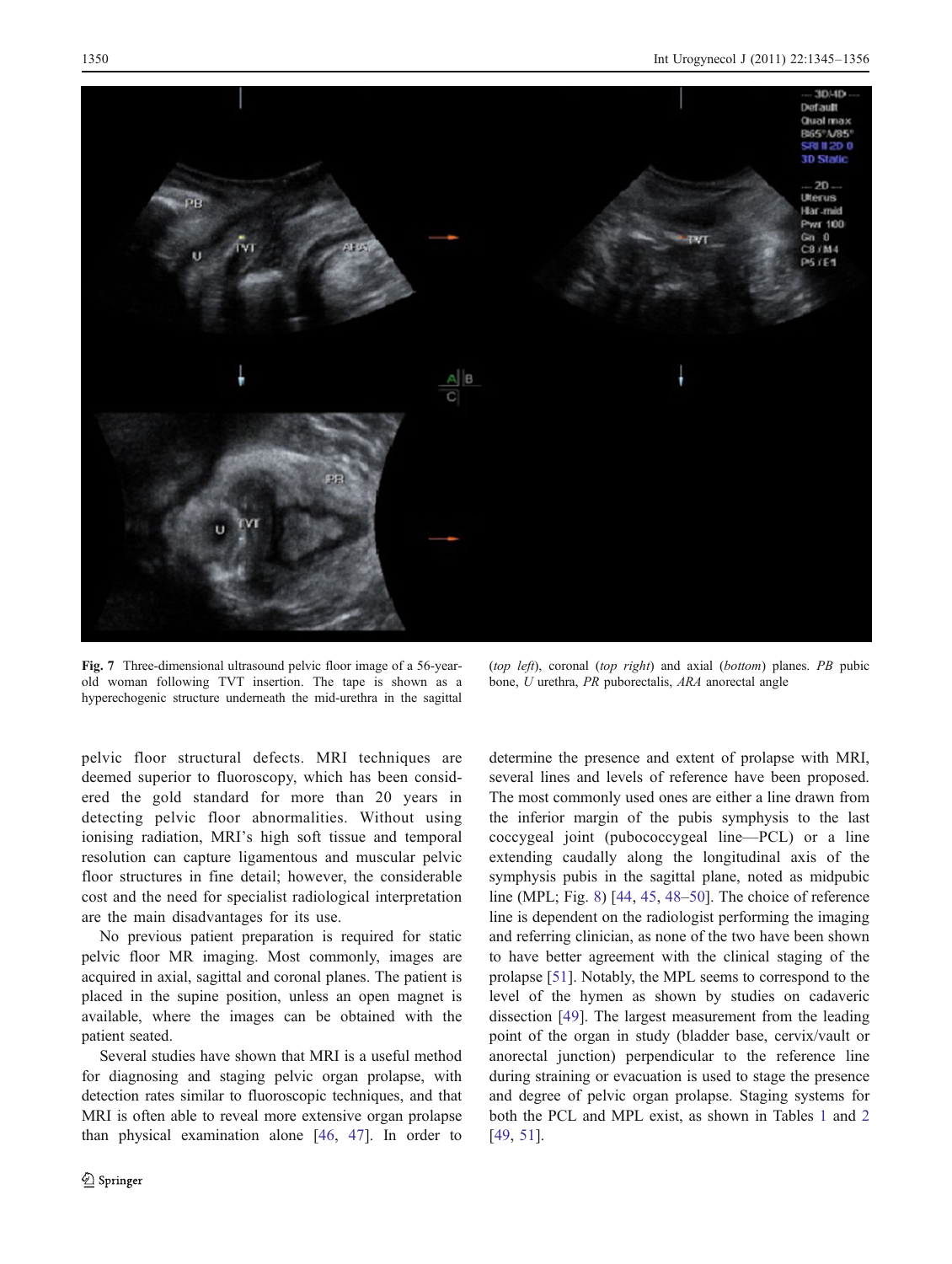<span id="page-6-0"></span>

Fig. 8 Sagittal MRI image obtained at rest in a 50-year-old normal volunteer woman. The PCL is drawn from the inferior border of the pubic symphysis to the last coccygeal joint. The  $H$  line is drawn from the inferior border of the pubic symphysis to the posterior wall of the rectum at the level of the anorectal junction. The M line is drawn perpendicularly from the PCL to the most posterior aspect of the H line. Images show normal positions of the bladder base (black arrow), the vaginal vault (white arrow), and anorectal junction (asterisk) with respect to the PCL (with permission from Colaiacomo et al. [[72](#page-11-0)])

The puborectalis muscle is seen as a separate structure on MRI lateral to the pubovisceralis. The pubovisceralis and puborectalis are best imaged in the axial and sagittal planes, whereas the iliococcygeus muscle is better visualised in the coronal plane. There is considerable variation in the levator ani size and thickness between individuals, which needs to be taken into account during interpretation of MRI findings [\[48](#page-11-0)].

The impact of vaginal delivery on the various components of the levator ani muscle has been well studied. It has been shown that during vaginal birth the strain forces to the pelvic floor can cause the levator ani to stretch as much as

Table 1 MRI staging of pelvic organ prolapse using midpubic line (MPL)

| Stage          | Criteria <sup>a</sup>                         |
|----------------|-----------------------------------------------|
| $\Omega$       | $>3$ cm to (TVL <sup>b</sup> -2 cm) above MPL |
| $\mathbf{1}$   | Does not meet stage 0, but $>1$ cm above MPL  |
| $\overline{c}$ | $\leq$ 1 cm above or below MPL                |
| 3              | $>1$ cm below MPL                             |
| $\overline{4}$ | Complete organ eversion                       |

<sup>a</sup> Distance of inferior bladder base, anterior cervical lip and anterior anorectal junction from MPL

<sup>b</sup> On physical examination and sagittal MR images, total vaginal length (TVL) is the greatest vertical vaginal measurement in centimetres from the posterior vaginal fornix to the level of the introitus in patients with a cervix. In patients without a cervix, the measurement is made from the most superior aspect of the vaginal cuff to the level of the introitus

Table 2 MRI staging of pelvic organ prolapse using pubococcygeal line (PCL)

| Stage of prolapse | Criteria <sup>a</sup>      |
|-------------------|----------------------------|
| Small             | 1 to $\leq$ 3 cm below PCL |
| Moderate          | 3–6 cm below PCL           |
| Large             | $>6$ cm below PCL.         |

<sup>a</sup> Distance of inferior bladder base, anterior cervical lip and anterior anorectal junction from PCL

320% [\[44](#page-11-0)]. Up to 20% of parous women may sustain injury to the levator ani, and this is associated with forceps delivery, anal sphincter tears and episiotomy [\[45](#page-11-0)]. Dietz and Steensma reported similar results by using threedimensional ultrasound, with 15.4% of 338 parous women having unilateral or bilateral detachments of the puborectalis muscle (avulsion) [[43](#page-11-0)].

The anal sphincter complex can be visualised in both the axial and coronal planes. The IAS is the innermost muscle and is uniformly intermediate in signal intensity on T2 weighted images. The EAS is the outermost muscle and is usually lower in signal intensity on T2-weighted images. The EAS may be open anteriorly or posteriorly as a normal variation and this should not been regarded as a defect [[52\]](#page-11-0). Pelvic floor MRI is equally accurate (91%) to ultrasound in detecting anal sphincter defects and more accurate (93%) than ultrasound in demonstrating sphincter atrophy [[53\]](#page-11-0).

Static MRI imaging of the pelvic floor has been used to study the mechanism of urinary incontinence. Continent women have the levator plate nearly parallel to the pubococcygeal line and the bladder neck is above the pubococcygeal line and closer to the symphysis pubis, when compared with women with urodynamic stress incontinence [\[54](#page-11-0), [55](#page-11-0)]. Digesu et al. studied sagittal and parasagittal MRI pelvic floor images in women who underwent Burch colposuspension. They showed that the procedure resulted in a shorter distance between the levator ani muscle and the bladder neck and was associated with continence [[56](#page-11-0)].

Visualisation of the endopelvic fascia and the ligamentous structures providing support to the viscera is still challenging with the current modalities. Recent data, however, have provided an insight in the supportive structures of the urethra and the vagina. Macura et al. [\[57](#page-11-0)] described three different ligaments that provide support to the female urethra: the periurethral, paraurethral and pubourethral ligaments, which have so far been controversially reported in anatomy textbooks and imaging studies.

## Endoanal MRI

Endoanal MRI, with the use of an endocoil, is admittedly more complex and time-consuming than endoanal ultra-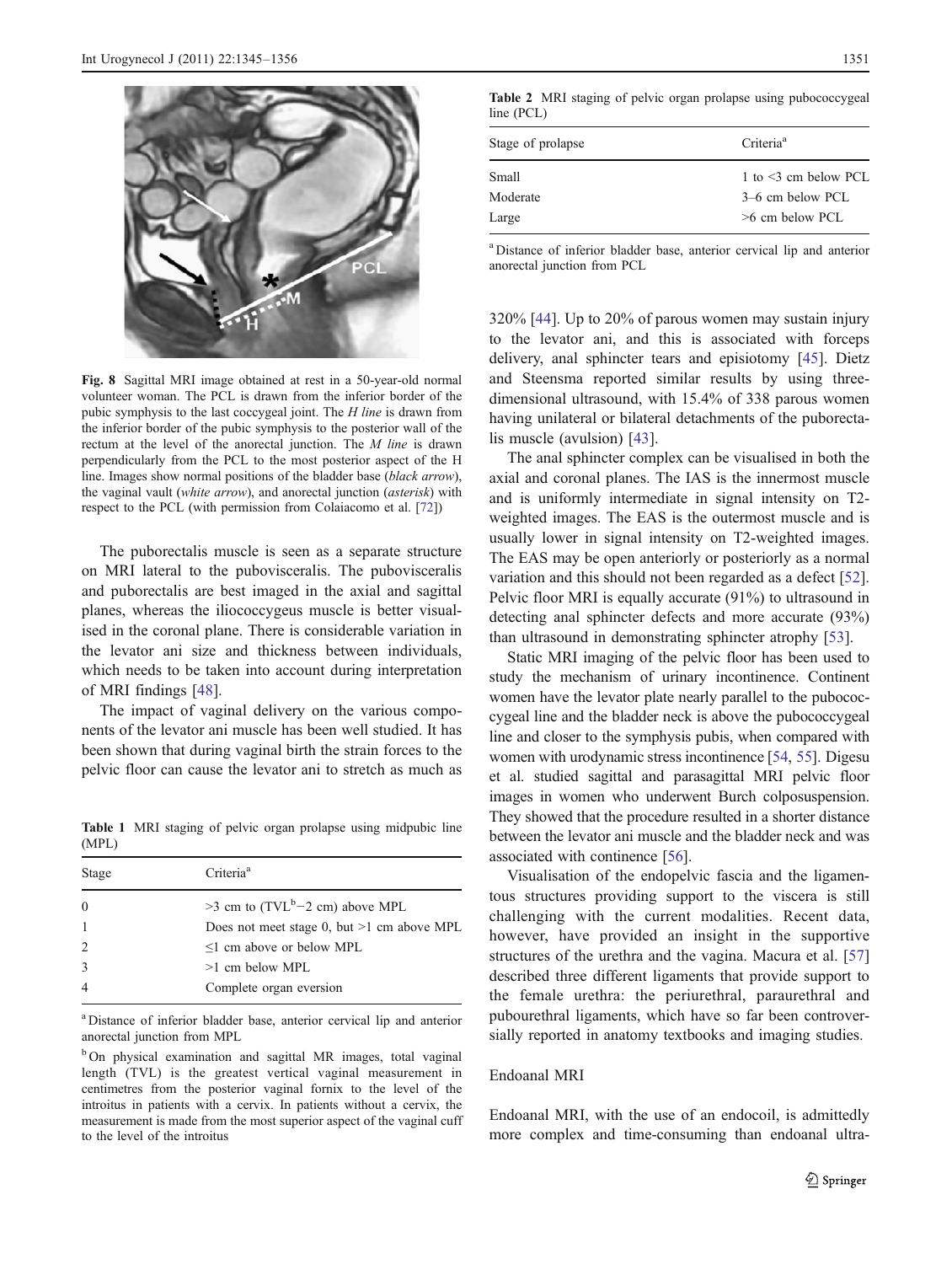sound. However, it provides higher quality images of the anal sphincter complex. The examination is carried out with the use of a lubricated sheathed coil which is inserted into the anus with the woman in the left-lateral position. Subsequently, the woman is turned onto the supine position and the images are taken in the axial plane. The bladder should be emptied prior to the investigation, which normally does not last for more than 30 min. Alternatively, if the placement of the endocoil in the rectum is not well tolerated, an externally placed phased array coil can produce good images and facilitate sphincter depiction, depending on the operator's experience.

One of the major indications for endoanal MRI is the assessment of anal sphincter volume. MRI is superior to endoanal ultrasound in measuring the thickness of the external anal sphincter which is normally around 4 mm [\[53](#page-11-0)]. External anal sphincter atrophy is defined by thinning of the muscle and replacement by fat; less than 50% thinning of the muscle is considered as moderate atrophy, whereas >50% thinning and replacement by fat is deemed as severe atrophy [[58,](#page-11-0) [59](#page-11-0)].

Endocoil MRI seems to be equally effective as endoanal ultrasound in depicting anal sphincter tears. In a study by Dobben et al. [[60\]](#page-11-0), the two modalities were found to have very similar positive predictive values in detecting patients with anal sphincter tears that subsequently required surgical repair. Overall, endoanal ultrasound remains the investigation of choice for assessing the anal sphincter integrity following obstetric injuries as it is quicker, less costly and often more readily available.

#### Dynamic imaging

#### Fluoroscopy

For 20 years, fluoroscopy of the pelvic floor has been the gold standard in detecting vaginal prolapse in women with urinary and defaecatory symptoms. Despite the advent of new dynamic imaging modalities such as dynamic MRI and four-dimensional ultrasound, fluoroscopic techniques such as voiding cystourethrography (VCUG), evacuation proctography, cystoproctography and cystocolpoproctography are still of great value mainly due to their wide availability and their ability to depict on pelvic floor abnormalities with the patient in a physiological position, either standing or seating. On the other hand, disadvantages include the more invasive nature of the investigation, the use of ionising radiation, the need for contrast, as well as the inability to simultaneously evaluate all three pelvic compartments. Hence, different techniques are used for each of the pelvic compartments.

VCUG is primarily used for detecting anterior vaginal wall prolapse in women with a history of urinary incontinence. The patient is imaged in the lateral standing position after the bladder has been filled with iodinated contrast. Images are taken during rest, coughing and voiding to assess for any bladder base descent. Evaluation and diagnosis of vesicourethral reflux, bladder and urethral diverticula and bladder wall trabeculation is then possible (Fig. 9) [\[61](#page-11-0)].

Evacuation proctography or defaecatory proctography is the fluoroscopic technique used for assessing rectal evacuation, prolapse and rectocoele in women with constipation and defaecatory dysfunction. The study is based on voluntary evacuation of paste enema (barium) administered into the rectum through a syringe. If an enterocoele is suspected, oral medium contrast can be administered 2 h prior to the study to assess the small bowel. The patient is then seated on a commode placed on the footrest of the X-ray table, and continuous imaging by videofluoroscopy is performed before, during and after evacuation. Five criteria need to be met for a defaecatory proctogram to be considered normal [[62](#page-11-0)]: increased anorectal angulation, obliteration of the puborectal muscle impression, wide anal canal opening, total evacuation of contrast and normal pelvic floor resistance are features of a normal study that have been confirmed in a series of asymptomatic volunteers [[63\]](#page-11-0).

Pelvic floor descent can be measured with reference to fixed bony landmarks. The most commonly used reference points are the PCL, which is a line drawn from the inferior part of the symphysis pubis to the sacrococcygeal joint, and the MPL which is an extension of the long axis of the symphysis pubis [[46,](#page-11-0) [64\]](#page-11-0). The PCL is the line that corresponds to the pelvic floor. The anorectal



Fig. 9 VCUG image of a 46-year-old female presenting with neurogenic detrusor overactivity. The bladder has trabeculation and bladder diverticulae with a wide open bladder neck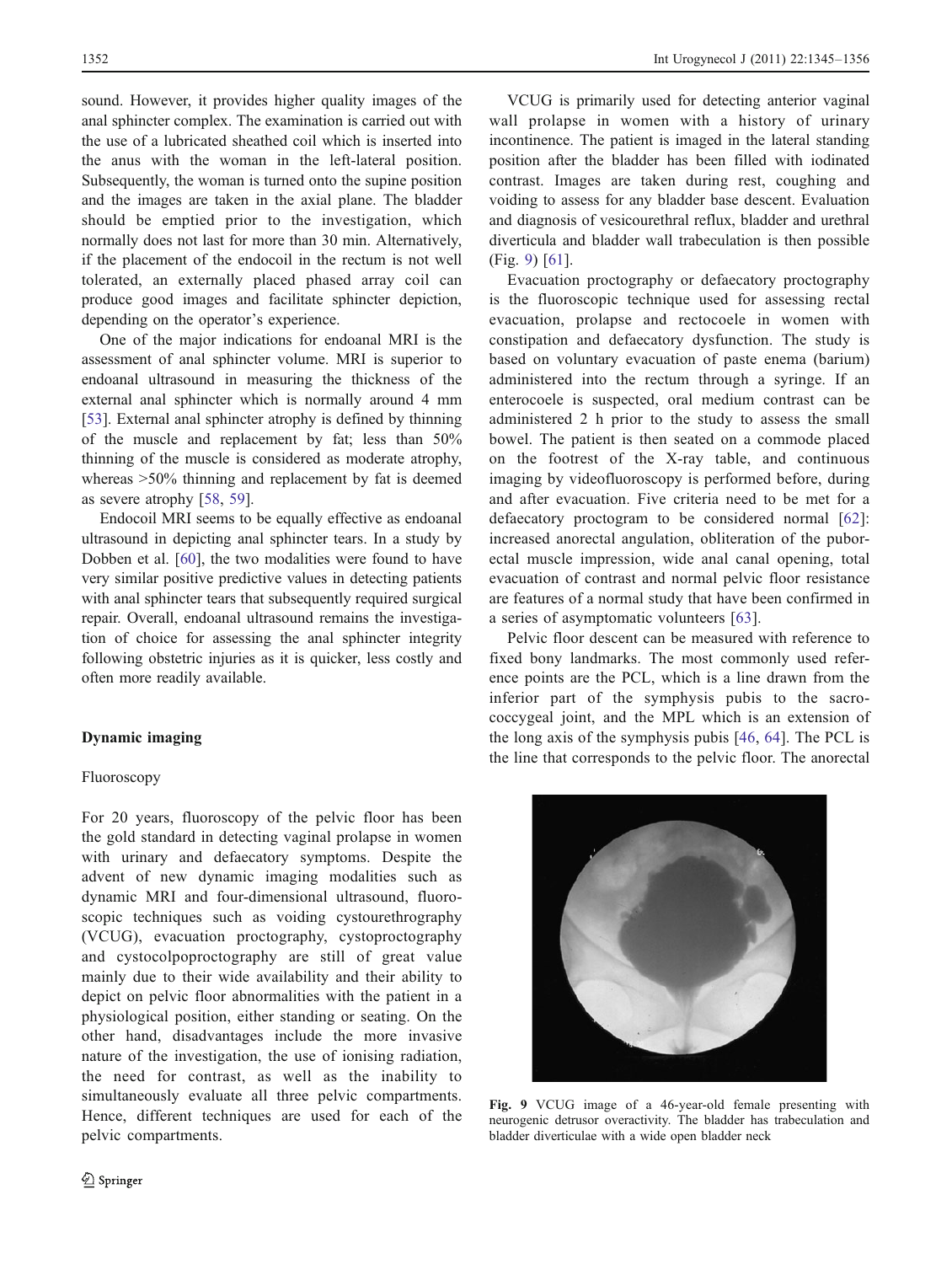angle (ARA), the angle between the anal canal axis and the posterior upper rectum, reflects the status of puborectalis muscle, which forms a sling around the posterior aspect of the anorectal junction. In general, ARA should be approximately 90° at rest; however, the clinical value of this measurement is questioned [\[65](#page-11-0)]. Normally, complete evacuation involves pelvic floor descent, relaxation of the puborectalis and sphincter muscles with decreased impression of the puborectalis on the posterior rectal wall (wider anorectal angle). Following evacuation, the reverse sequence of events takes place and so the anatomic structures return to their pre-evacuation position. Apart from assessing rectal evacuation, proctography can elucidate rectal prolapse, rectocoele and rectal intussusception which also result in dysfunctional defaecation. Rectal intussusception can be shown as invagination of the rectum on itself or into the anal canal. Rectocoele is defined as a protrusion of the anterior wall of the rectum wall more than 2 cm from a line drawn along the axis of the anal canal. Another cause of constipation which can be depicted by evacuation proctography is the absent or delayed rectal emptying due to the inability of the puborectalis muscle to relax during voluntary evacuation. The condition is known as "pelvic dyssynergy" or "paradoxical puborectalis contraction" or "annismus", which can be diagnosed if more than 66% of rectal contrast material is not evacuated within 30 s [[66\]](#page-11-0).

A complete method of imaging pelvic floor disorders involves the use of multi-compartmental fluoroscopic techniques such as cystoproctography, cystocolpoproctography and functional MRI, as discussed previously in this text. Dynamic cystoproctography, as described by Kelvin et al. [[67\]](#page-11-0), involves opacification of the rectum, bladder, vagina and small bowel to facilitate imaging of dysfunction in all pelvic compartments at the same time. Despite the simplicity of an approach involving concurrent opacification of the pelvic organs, the argument against the validity of this technique is based on the presumption that prolapsed organs competing for space in the pelvis may obscure the true severity of different prolapse. A staged approach, which allows for assessment of the different compartments separately without the risk of masking a prolapsed organ, has been suggested as a preferable technique [[46](#page-11-0)].

#### Dynamic MRI

Magnetic resonance imaging has been mentioned as a static imaging modality in detecting pelvic floor disorders such as prolapse, levator ani defects and anal sphincter tears. MRI can be equally considered as a dynamic imaging technique depending on the protocol used. Whether the patient lies in supine position or sits

upright, if an open machine is available, studies have shown that dynamic MRI is equally effective in detecting multi-compartmental defects by studying defaecatory dynamics without the use of contrast medium [[68\]](#page-11-0). Some protocols involve the administration of ultrasound gel or other media to opacify the rectum and facilitate imaging during defaecation, especially when intussusception is suspected. Dynamic MRI is performed in the midsagittal position with the slice positioning such that all the pelvic organs are visualised. Using a rapid image sequence such as fast imaging with steady state precession or single shot fast spin echo, images are obtained every second as the patient performs various manoeuvres (Kegel, maximum Valsalva, voluntary defaecation).

Depiction of pelvic organ prolapse via MRI has been previously mentioned in this article. Due to vey high soft tissue resolution, dynamic MRI can reveal complex pelvic floor weaknesses that are difficult, if possible, to be diagnosed clinically (Fig. 10). Sigmoidcoeles, enterocoeles and peritoneocoeles can be imaged without the use of contrast in the sagittal plane adding significant information about the patient's symptomatology and offering guidance in choosing the best surgical approach.

Rectal intussusception may be diagnosed by the presence of rectal wall in-folding from the ampulla towards the anal canal. Intussusception is considered low grade if the in-folding wall is thin and is confined to the rectum. In high-grade intussusception, the in-folding is thicker and may enter the upper anal canal. The sensitivity of MRI in diagnosing rectal intussusceptions has been reported to be lower than that of evacuation proctography [\[69](#page-11-0)].



Fig. 10 Severe uterine prolapse in a 41-year-old woman. Sagittal function MRI image obtained during defaecation shows the uterus moving downward inside the vagina and the cervix exits the vaginal introitus (white arrow). H and M lines are abnormally elongated. The vagina appears shortened and everted; this finding is associated with the change in cervix-fundus angulation and flexion. Urethral funnelling without hypermobility (arrowhead) and severe (7 cm) posterior compartment descent (black arrow) are also seen (with permission from Colaiacomo et al. [[72](#page-11-0)])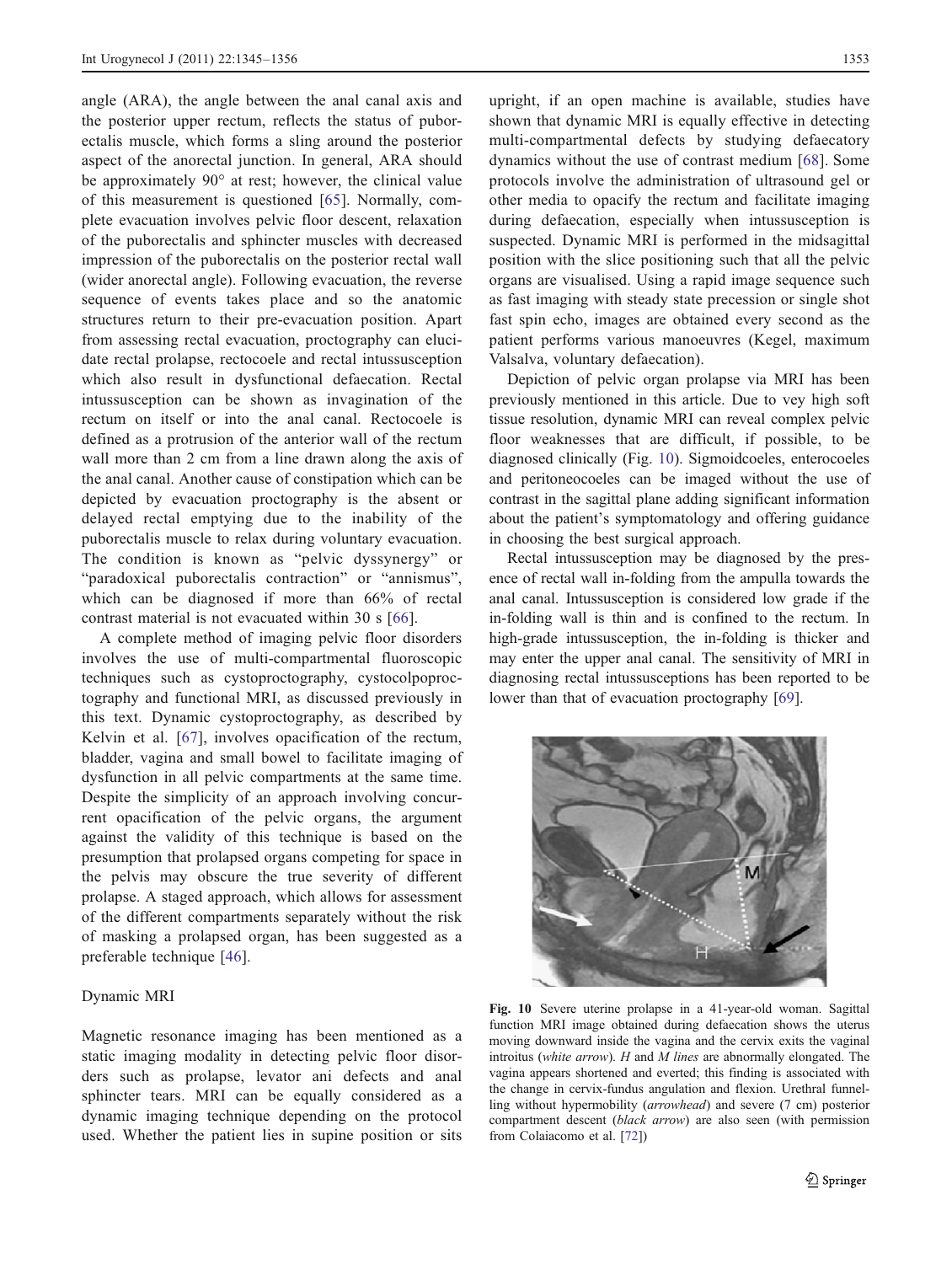<span id="page-9-0"></span>Pelvic floor descent is often seen on dynamic MRI during Valsalva manoeuvre. Such findings need to be analysed with reference to the patients' history and clinical symptoms. For example, pelvic floor descent can be attributed to pudendal neuropathy, if the patient is complaining about defaecatory dysfunction which leads to prolonged and excessive straining. On the other hand, prolapse symptoms and incontinence are more likely to be linked to pelvic floor muscle and fascial defects due to trauma during childbirth, resulting in pelvic floor descent through a different pathophysiological mechanism.

#### Four-dimensional pelvic floor ultrasound

Four-dimensional ultrasound imaging of the pelvic floor has enhanced the clinical approach to complex urogynaecology conditions. It is increasingly available in tertiary urogynaecology centres. Four-dimensional transperineal/ translabial ultrasound offers the ability to record the dynamic functional anatomy of the pelvic floor without the restrictions of transferring the patient to a radiology suite for a fluoroscopic investigation or MRI, or the use of ionising radiation and contrast medium. The technique does not require input by a radiology specialist as it can be performed by the clinician to supplement the clinical examination and facilitate diagnosis. Depending on quality settings and acquisition angles, modern ultrasound scanners are capable of obtaining 0.5–20 volumes per second producing cine loops of volume data that can depict morphological changes of the pelvic floor structures during provocative manouevres (contraction, Valsalva).

The ability to acquire real-time volume data sets of the pelvic floor anatomy with ease makes fourdimensional transperineal ultrasound superior to MRI [\[55,](#page-11-0) [65\]](#page-11-0). Prolapse assessment by magnetic resonance requires ultrafast acquisition, which is not widely available and does not allow optimal resolutions [[55](#page-11-0)]. Moreover, ultrasound real-time imaging allows identification and controlling for confounders, such as suboptimal performance of provocation manouevres, often seen during Kegel contraction or co-activation of levator ani muscles during Valsalva, which cannot be depicted on MRI [[14,](#page-10-0) [70\]](#page-11-0).

## **Discussion**

Increasing awareness of the prevalence and complexity of pelvic floor dysfunction necessitates a combined approach by incorporating clinical examination to new imaging modalities to establish diagnosis and optimise treatment. The advent of three-dimensional/four-dimensional ultrasound imaging of the pelvic floor functional anatomy has

opened new horizons in the assessment of the patient in the urogynaecology clinic, without the need for complex and interventional imaging techniques. Much as urodynamics investigation remains the gold standard for the investigation of lower urinary tract symptoms, the use of non-invasive imaging modalities such as three-dimensional/four-dimensional pelvic floor ultrasound has added to our understanding of anatomical defects resulting in pelvic organ prolapse. Pelvic floor ultrasound in patients with previous pelvic surgery or defaecatory symptoms offers a non-invasive alternative for evaluating recurrent stress urinary incontinence and prolapse or rectal intussusception. Before such new imaging modalities are well established in clinical practice though, well-designed and sufficiently powered studies will have to prove their ability in linking clinical manifestations with image findings. In this way, such modalities could possibly lead to new, more promising methods of managing pelvic floor dysfunction.

Ultrasound and its application to imaging in urogynaecology have not been validated by imaging cadavers. This is a major weakness which needs to be corrected particularly with reference to the newer techniques, such as threedimensional ultrasound. The imaging of a structure is very different from assessing its physiological or histological components. This means that an "injury" seen on endoanal sonography is a change in the image of the structure, but it does not necessarily imply a weakness of the anal sphincter, which could be measured with anal manometry.

Lastly, many different techniques are currently being used, and the images presented in the literature vary in orientation and magnification. An international standard method of reporting imaging in the literature is overdue and should perhaps take the lead of the German Association of Urogynecology which published their report in 1996 [\[71](#page-11-0)].

Conflicts of interest Alexandros Derpapas has declared to have accepted paid travel expenses from Pfizer and Astellas; Giuseppe Alessandro Digesu—paid travel expenses and paid consultant from Astellas, Bioxell and Pfizer; Ruwan Fernando—paid travel expenses from Pfizer, Astellas and AMS; and Vik Khullar—paid travel expenses and paid consultant from Astellas, Bioxell, Pfizer, Lilly, Allergan, Cook and Gynecare.

#### References

- 1. Oberwalder M, Connor J, Wexner SD (2003) Meta-analysis to determine the incidence of obstetric anal sphincter damage. Br J Surg 90:1333–1337
- 2. Christensen AF, Nyhuus B, Nielsen MB, Christensen H (2005) Three-dimensional anal endosonography may improve diagnostic confidence of detecting damage to the anal sphincter complex. Br J Radiol 78(928):308–311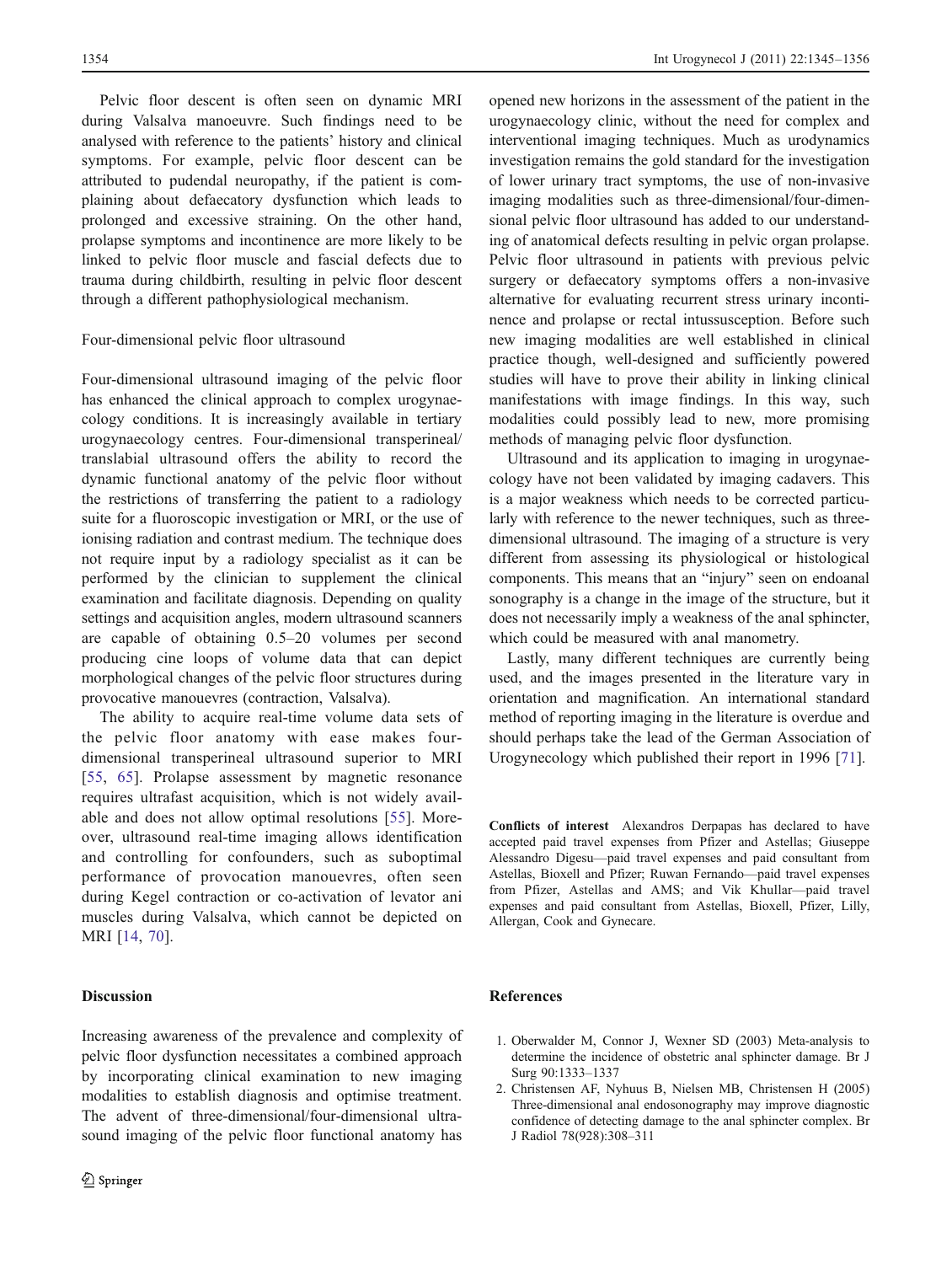- <span id="page-10-0"></span>3. Thakar R, Sultan AH (2004) Anal endosonography and its role in assessing the incontinent patient. Best Pract Res Clin Obstet Gynaecol 18(1):157–173
- 4. Berton F, Gola G, Wilson SR (2007) Sonography of benign conditions of the anal canal: an update. AJR Am J Roentgenol 189(4):765–773
- 5. Kamm MA, Hoyle CH, Burleigh DE et al (1991) Hereditary internal anal sphincter myopathy causing proctalgia fugax and constipation. A newly identified condition. Gastroenterology 100:805–810
- 6. Daniel F, De PV, Cellier C (2005) Abnormal appearance of the internal anal sphincter at ultrasound: a specific feature of progressive systemic sclerosis? Gastroentérol Clin Biol 29:597–599
- 7. Cazemier M, Terra MP, Stoker J et al (2006) Atrophy and defects detection of the external anal sphincter: comparison between three-dimensional anal endosonography and endoanal magnetic resonance imaging. Dis Colon Rectum 49:20–27
- 8. Frudinger A, Ballon M, Taylor SA et al (2008) The natural history of clinically unrecognized anal sphincter tears over 10 years after first vaginal delivery. Obstet Gynecol 111:1058–1064
- 9. Tsang CB, Rothenberger DA (1997) Rectovaginal fistulas. Therapeutic options. Surg Clin North Am 77(1):95–114
- 10. Kammerer-Doak DN, Dominguez C, Harner K, Dorin MH (1998) Surgical repair of fecal incontinence. Correlation of sonographic anal sphincter integrity with subjective cure. J Reprod Med 43 (7):576–580
- 11. Liberman H, Faria J, Ternent CA, Blatchford GJ, Christensen MA, Thorson AG (2001) A prospective evaluation of the value of anorectal physiology in the management of fecal incontinence. Dis Colon Rectum 44(11):1567–1574
- 12. Dietz HP (2010) Pelvic floor ultrasound: a review. Am J Obstet Gynecol 202(4):321–334
- 13. Kearney R, Miller JM, Delancey JO (2006) Interrater reliability and physical examination of the pubovisceral portion of the levator ani muscle, validity comparisons using MR imaging. Neurourol Urodyn 25:50–54
- 14. Schaer GN, Koechli OR, Schuessler B, Haller U (1995) Perineal ultrasound for evaluating the bladder neck in urinary stress incontinence. Obstet Gynecol 85:220–224
- 15. Schaer GN, Koechli OR, Schuessler B, Haller U (1996) Perineal ultrasound: determination of reliable examination procedures. Ultrasound Obstet Gynecol 7:347–352
- 16. Reed H, Waterfield A, Freeman RM, Adekanmi OA (2002) Bladder neck mobility in continent nulliparous women: normal references. Int Urogynecol J Pelvic Floor Dysfunct 13(Suppl):S4
- 17. Peschers U, Schaer G, Anthuber C, De-Lancey JO, Schuessler B (1996) Changes in vesical neck mobility following vaginal delivery. Obstet Gynecol 88:1001–1006
- 18. Dietz HP, Bennett MJ (2003) The effect of childbirth on pelvic organ mobility [comment]. Obstet Gynecol 102:223–228
- 19. King JK, Freeman RM (1998) Is antenatal bladder neck mobility a risk factor for postpartum stress incontinence? Br J Obstet Gynaecol 105(12):1300–1307
- 20. Reilly ET, Freeman RM, Waterfield MR, Waterfield AE, Steggles P, Pedlar F (2002) Prevention of postpartum stress incontinence in primigravidae with increased bladder neck mobility: a randomised controlled trial of antenatal pelvic floor exercises. BJOG 109(1):68–76
- 21. Dietz HP, Clarke B, Vancaillie TG (2002) Vaginal childbirth and bladder neck mobility. Aust N Z J Obstet Gynaecol 42:522–525
- 22. Toozs-Hobson P, Khullar V, Cardozo L (2001) Three-dimensional ultrasound: a novel technique for investigating the urethral sphincter in the third trimester of pregnancy. Ultrasound Obstet Gynecol 17:421–424
- 23. Robinson D, Toozs-Hobson P, Cardozo L et al (2004) Correlating structure and function: three-dimensional ultrasound of the urethral sphincter. Ultrasound Obstet Gynecol 23:272–276
- 24. Khullar V, Athanasiou S, Cardozo L et al. (1996) Histological correlates of the urethral sphincter and surrounding structures with ultrasound imaging. Int Urogyn J Pelvic Floor Dysfunct 7: Proceedings of the 21st Annual Meeting of the International Urogynecological Association
- 25. Athanasiou S, Khullar V, Boos K et al (1999) Imaging the urethral sphincter with three-dimensional ultrasound. Obstet Gynecol 94:295–301
- 26. Digesu GA, Robinson D, Cardozo L, Khullar V (2009) Threedimensional ultrasound of the urethral sphincter predicts continence surgery outcome. Neurourol Urodyn 28(1):90–94
- 27. Khullar V, Salvatore M, Cardozo L, Bourne T, Abbott D, Kelleher C (1994) A novel technique for measuring bladder wall thickness in women using transvaginal ultrasound. Ultrasound Obstet Gynecol 4:220–223
- 28. Panayi DC, Tekkis P, Fernando R, Hendricken C, Khullar V (2010) Ultrasound measurement of bladder wall thickness is associated with the overactive bladder syndrome. Neurourol Urodyn 29:1295–1298
- 29. Yang JM, Huang WC (2003) Bladder wall thickness on ultrasonographic cystourethrography: affecting factors and their implications. J Ultrasound Med 22:777–782
- 30. Serati M, Salvatore S, Cattoni E, Soligo M, Cromi A, Ghezzi F (2010) Ultrasound measurement of bladder wall thickness in different forms of detrusor overactivity. Int Urogynecol J Pelvic Floor Dysfunct 21:1405–1411
- 31. Kuhn A, Genoud S, Robinson D et al (2011) Sonographic transvaginal bladder wall thickness: does the measurement discriminate between urodynamic diagnoses? Neurourol Urodyn 30(3):325–328
- 32. Panayi DC, Khullar V, Fernando R, Tekkis P (2010) Transvaginal ultrasound measurement of bladder wall thickness: a more reliable approach than transperineal and transabdominal approaches. BJU Int 106(10):1519–1522
- 33. Latthe PM, Champaneria R, Khan KS (2010) Systematic review of the accuracy of ultrasound as the method of measuring bladder wall thickness in the diagnosis of detrusor overactivity. Int Urogynecol J Pelvic Floor Dysfunct 21:1019–1024
- 34. Bright E, Oelke M, Tubaro A, Abrams P (2010) Ultrasound estimated bladder weight and measurement of bladder wall thickness—useful noninvasive methods for assessing the lower urinary tract? J Urol 184:1847–1854
- 35. Schaer GN, Perucchini D, Munz E, Peschers U, Koechli OR, DeLancey JO (1999) Sonographic evaluation of the bladder neck in continent and stress-incontinent women. Obstet Gynecol 93:412–416
- 36. Haylen BT (1989) Verification of the accuracy and range of transvaginal ultrasound in measuring bladder volumes in women. Br J Urol 64:350–352
- 37. Panayi DC, Digesu GA, Tekkis P, Fernando R, Khullar V (2010) Ultrasound measurement of vaginal wall thickness: a novel and reliable technique. Int Urogynecol J Pelvic Floor Dysfunct 21 (10):1265–1270
- 38. Chalana V, Dudycha S, Yuk JT et al (2005) Automatic measurement of ultrasound-estimated bladder weight (UEBW) from three-dimensional ultrasound. Rev Urol 7(Suppl 6):S22–S28
- 39. Panayi DC, Khullar V, Digesu GA, Hendricken C, Fernando R, Tekkis P (2009) Is ultrasound estimation of bladder weight a useful tool in the assessment of patients with lower urinary tract symptoms? Int Urogynecol J Pelvic Floor Dysfunct 20(12):1445–1449
- 40. Dietz HP, Korda A (2005) Which bowel symptoms are most strongly associated with a true rectocele? Aust N Z J Obstet Gynaecol 45:505–508
- 41. Richardson AC (1993) The rectovaginal septum revisited: its relationship to rectocele and its importance in rectocele repair. Clin Ob-Gyn 36:976–983